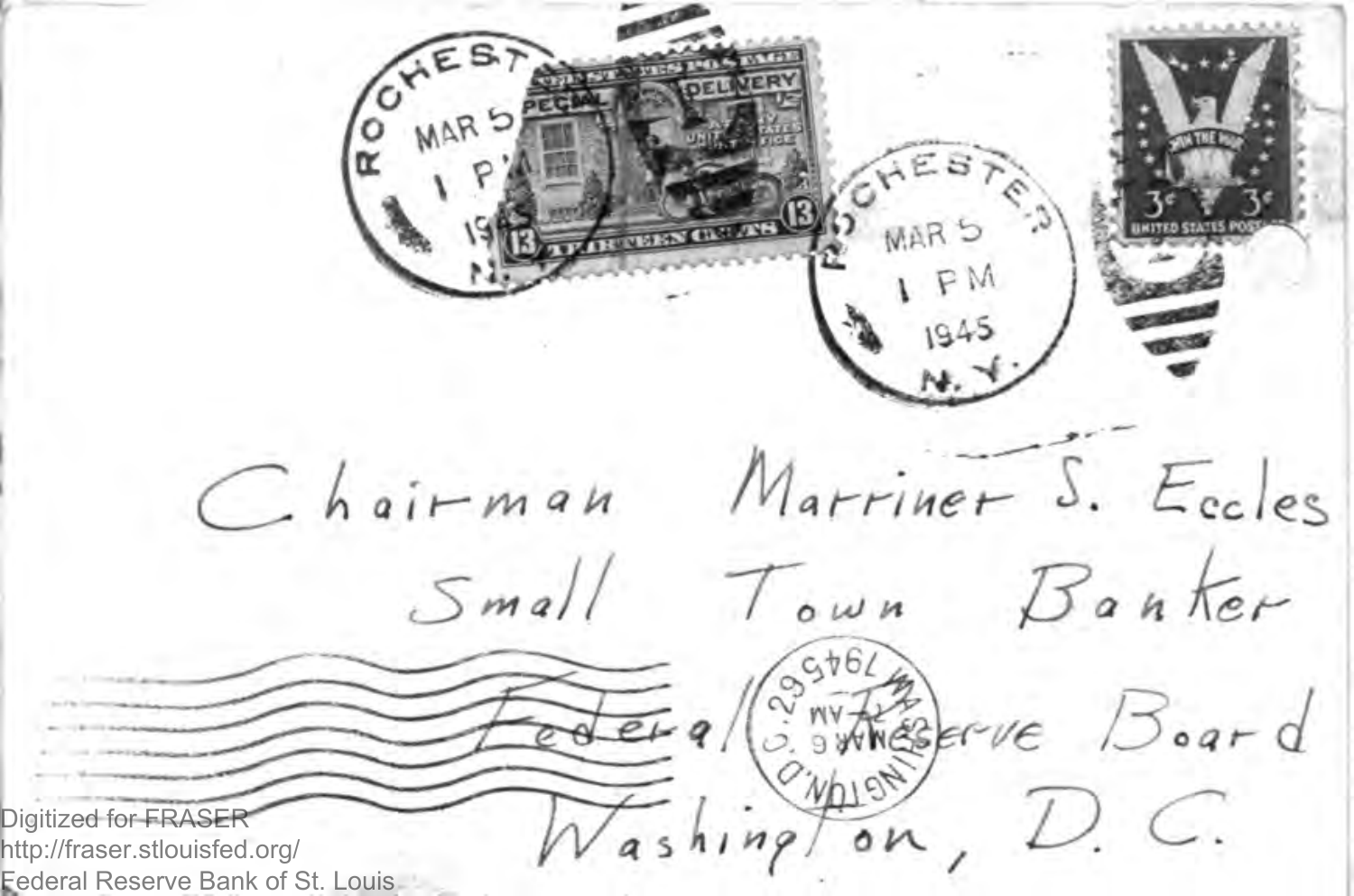Dear, Mary: Your Asinine Suggestion To Ox Speculative Profits Has Fooled No One. Hs An Administation Stooge You Probably Were Forced To Issue This Supportion. But In Giving Voice To IT, We Believe It Retlects On Your Character Hnd Your Intelligence. Even H Small Town Bonker, Like Yourself Should Have A Little Pride Lett. Even Hitler Had More Sense Than To Affempt Such A Program. - Rochester Economic Club Digitized for FRASER Isodore Holdstein http://fraser.stlouisfed.org/

Federal Reserve Bank of St Louis